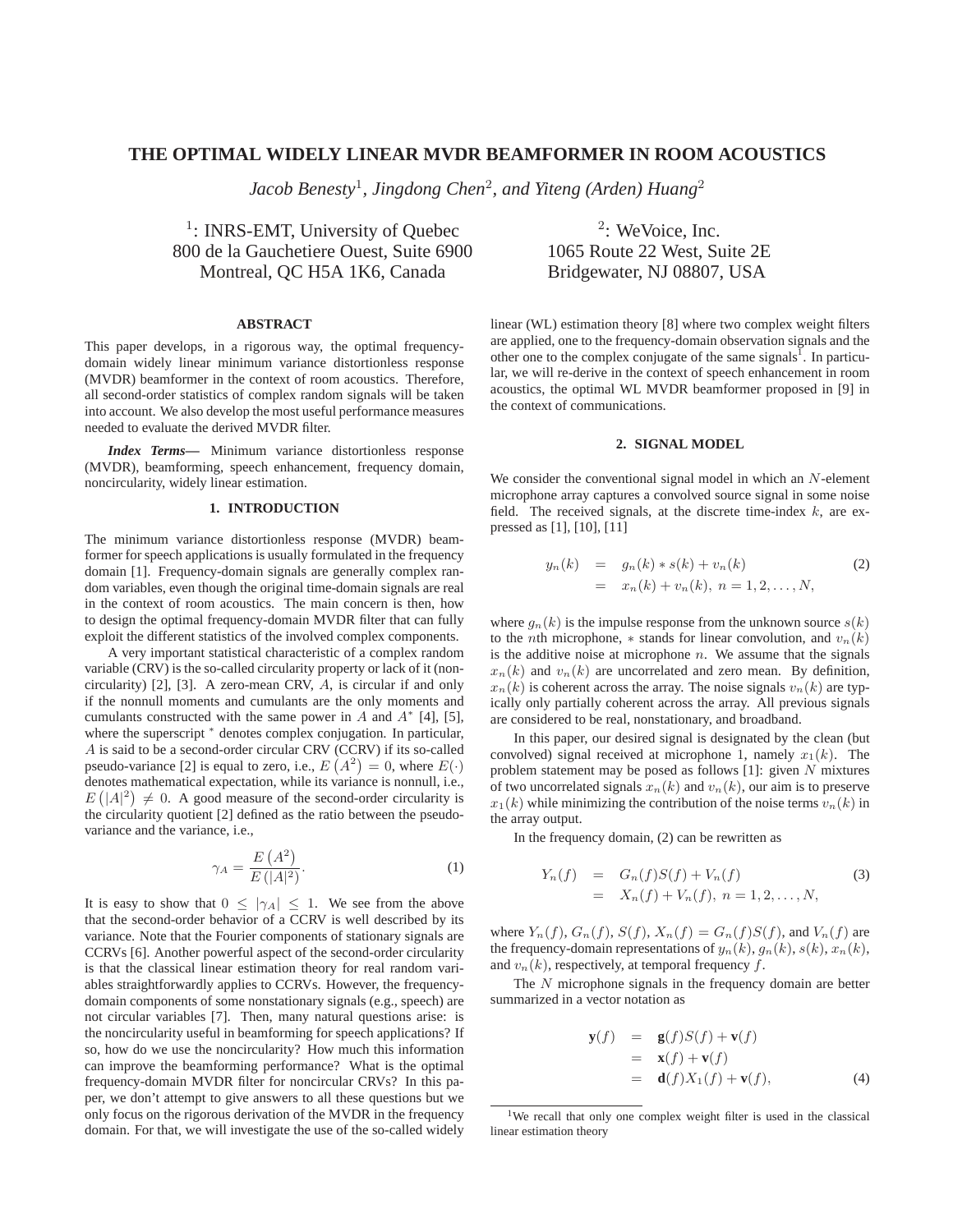where

$$
\mathbf{y}(f) = \begin{bmatrix} Y_1(f) & Y_2(f) & \cdots & Y_N(f) \end{bmatrix}^T,
$$
  
\n
$$
\mathbf{x}(f) = \begin{bmatrix} X_1(f) & X_2(f) & \cdots & X_N(f) \end{bmatrix}^T,
$$
  
\n
$$
= S(f) \begin{bmatrix} G_1(f) & G_2(f) & \cdots & G_N(f) \end{bmatrix}^T
$$
  
\n
$$
= S(f) \mathbf{g}(f),
$$
  
\n
$$
\mathbf{v}(f) = \begin{bmatrix} V_1(f) & V_2(f) & \cdots & V_N(f) \end{bmatrix}^T,
$$
  
\n
$$
\mathbf{d}(f) = \begin{bmatrix} 1 & \frac{G_2(f)}{G_1(f)} & \cdots & \frac{G_N(f)}{G_1(f)} \end{bmatrix}^T
$$
  
\n
$$
= \frac{\mathbf{g}(f)}{G_1(f)},
$$

and superscript *<sup>T</sup>* denotes transpose of a vector or a matrix. The vector  $\mathbf{d}(f)$  is termed the steering vector or direction vector since it determines the direction of the desired signal  $X_1(f)$ . This definition is a generalization of the classical steering vector [12], [13] to a reverberant (multipath) environment. Indeed, the acoustic impulse response ratios from a broadband source to the aperture convey information about the position of the source.

From (4), we easily deduce the covariance matrix of  $y(f)$ , which is

$$
\begin{array}{rcl}\n\Phi_{\mathbf{y}}(f) & = & E\left[\mathbf{y}(f)\mathbf{y}^H(f)\right] \\
& = & \phi_{X_1}(f)\mathbf{d}(f)\mathbf{d}^H(f) + \Phi_{\mathbf{v}}(f),\n\end{array} \tag{5}
$$

where  $\phi_{X_1}(f) = E\left[ |X_1(f)|^2 \right]$  is the variance of  $X_1(f)$  and  $\Phi_{\mathbf{v}}(f)$  is the covariance matrix of  $\mathbf{v}(f)$ . The  $N \times N$  matrix  $\Phi_{\mathbf{v}}(f)$  is the is the covariance matrix of **v**( $\vec{f}$ ). The  $N \times N$  matrix  $\Phi_y(f)$  is the sum of two matrices: one is of rank equal to 1 and the other one (covariance matrix of the noise) is assumed to be full rank.

#### **3. WIDELY LINEAR ARRAY MODEL**

The classical linear frequency-domain beamforming is performed by applying a complex weight to the output of each sensor and summing across the aperture. Since the frequency-domain components are complex variables and may be noncircular due to the nonstationarity nature of the speech signal, the classical linear estimation theory is not able to exploit all second-order statistics of the complex components. Therefore, we need to resort to the WL estimation theory [8] in order to consider all second-order statistics (including the pseudo-variance) of the CRVs. With this in mind, the output of the WL beamformer is now

$$
Z(f) = \mathbf{h}^H(f)\mathbf{y}(f) + \mathbf{h}'^H(f)\mathbf{y}^*(f),\tag{6}
$$

where

$$
\mathbf{h}(f) = \begin{bmatrix} H_1(f) & H_2(f) & \cdots & H_N(f) \end{bmatrix}^T,
$$
  
\n
$$
\mathbf{h}'(f) = \begin{bmatrix} H'_1(f) & H'_2(f) & \cdots & H'_N(f) \end{bmatrix}^T,
$$

are the two WL filters of length N which are suitable for performing<br>spatial filtering at frequency f and superscript  $H$  denotes transpose spatial filtering at frequency f and superscript <sup>H</sup> denotes transpose<br>conjugation of a vector or a matrix. The particular case  $h'(f)$ conjugation of a vector or a matrix. The particular case  $\mathbf{h}'(f) = \mathbf{0}_{\text{NLO}}$  leads us obviously to the classical linear beamforming  $\mathbf{0}_{N \times 1}$  leads us obviously to the classical linear beamforming.

Let us define the extended WL filter of length  $2N$ :

$$
\tilde{\mathbf{h}}(f) = \left[ \begin{array}{c} \mathbf{h}(f) \\ \mathbf{h}'(f) \end{array} \right],\tag{7}
$$

and the extended observation vector of length  $2N$ :

$$
\tilde{\mathbf{y}}(f) = \begin{bmatrix} \mathbf{y}(f) \\ \mathbf{y}^*(f) \end{bmatrix}
$$
\n
$$
= X_1(f)\tilde{\mathbf{d}}_1(f) + X_1^*(f)\tilde{\mathbf{d}}_2(f) + \tilde{\mathbf{v}}(f)
$$
\n
$$
= \tilde{\mathbf{x}}(f) + \tilde{\mathbf{v}}(f),
$$
\n(8)

where

$$
\tilde{\mathbf{d}}_1(f) = \begin{bmatrix} \mathbf{d}(f) \\ \mathbf{0}_{N \times 1} \end{bmatrix}, \n\tilde{\mathbf{d}}_2(f) = \begin{bmatrix} \mathbf{0}_{N \times 1} \\ \mathbf{d}^*(f) \end{bmatrix},
$$

and  $\tilde{\mathbf{x}}(f)$  and  $\tilde{\mathbf{v}}(f)$  are defined in a similar way to  $\tilde{\mathbf{y}}(f)$ . The output signal of the WL beamformer can be rewritten as

$$
Z(f) = \tilde{\mathbf{h}}^{H}(f)\tilde{\mathbf{y}}(f)
$$
  
=  $X_{1}(f)\tilde{\mathbf{h}}^{H}(f)\tilde{\mathbf{d}}_{1}(f) + X_{1}^{*}(f)\tilde{\mathbf{h}}^{H}(f)\tilde{\mathbf{d}}_{2}(f)$   
+  $\tilde{\mathbf{h}}^{H}(f)\tilde{\mathbf{v}}(f).$  (9)

Unlike the classical linear beamforming theory where the beamformer output signal consists of only the filtered desired signal and residual noise, the signal estimate in (9) consists of an additional term called interference [9]. Indeed if  $\gamma_{X_1}(f) \neq 0$ , the signal  $X^*_1(f)$  is correlated with  $X_1(f)$  and contains both the desired signal<br>and an interference component. Therefore, we need to decompose and an interference component. Therefore, we need to decompose  $X_1^*(f)$  into two orthogonal components as suggested in [9]:

$$
X_1^*(f) = \gamma_{X_1}^*(f)X_1(f) + X_1'(f), \tag{10}
$$

where

$$
X_1'(f) = X_1^*(f) - \gamma_{X_1}^*(f)X_1(f), \tag{11}
$$

$$
E\left[X_1(f)X_1'^*(f)\right] = 0.\t(12)
$$

The variance of  $X_1'(f)$  is

$$
\begin{aligned}\n\phi_{X_1'}(f) &= E\left[ \left| X_1'(f) \right|^2 \right] \\
&= \phi_{X_1}(f) \left[ 1 - \left| \gamma_{X_1}(f) \right|^2 \right].\n\end{aligned} \tag{13}
$$

Substituting (10) into (9), we find that

$$
Z(f) = X_1(f)\tilde{\mathbf{h}}^H(f) [\tilde{\mathbf{d}}_1(f) + \gamma_{X_1}^*(f)\tilde{\mathbf{d}}_2(f)]
$$
  
+ 
$$
X'_1(f)\tilde{\mathbf{h}}^H(f)\tilde{\mathbf{d}}_2(f) + \tilde{\mathbf{h}}^H(f)\tilde{\mathbf{v}}(f)
$$
(14)  
= 
$$
X_{1,fd}(f) + X'_{1,ri}(f) + V_{rn}(f).
$$

Now, we see that the right-hand side of (14) is the sum of three mutually uncorrelated terms: the overall filtered desired signal, the residual interference, and the residual additive noise. We then deduce the variance of  $Z(f)$ :

$$
\begin{array}{rcl}\n\phi_Z(f) & = & \tilde{\mathbf{h}}^H(f)\Phi_{\tilde{\mathbf{y}}}(f)\tilde{\mathbf{h}}(f) \\
& = & \phi_{X_{1,\text{fd}}}(f) + \phi_{X'_{1,\text{ri}}}(f) + \phi_{V_{\text{rn}}}(f),\n\end{array} \tag{15}
$$

where

$$
\phi_{X_{1, \text{fd}}}(f) = E[|X_{1, \text{fd}}(f)|^{2}]
$$
\n
$$
= \phi_{X_{1}}(f) \left| \tilde{\mathbf{h}}^{H}(f) \left[ \tilde{\mathbf{d}}_{1}(f) + \gamma_{X_{1}}^{*}(f) \tilde{\mathbf{d}}_{2}(f) \right] \right|^{2},
$$
\n(16)

$$
\phi_{X'_{1,\text{ri}}}(f) = E\left[|X'_{1,\text{ri}}(f)|^2\right]
$$
(17)

$$
= \phi_{X_1}(f) \left[1 - |\gamma_{X_1}(f)|^2\right] \left|\tilde{\mathbf{h}}^H(f)\tilde{\mathbf{d}}_2(f)\right|^2,
$$
  

$$
\phi_{V_{\rm rn}}(f) = \tilde{\mathbf{h}}^H(f)\Phi_{\tilde{\mathbf{v}}}(f)\tilde{\mathbf{h}}(f).
$$
 (18)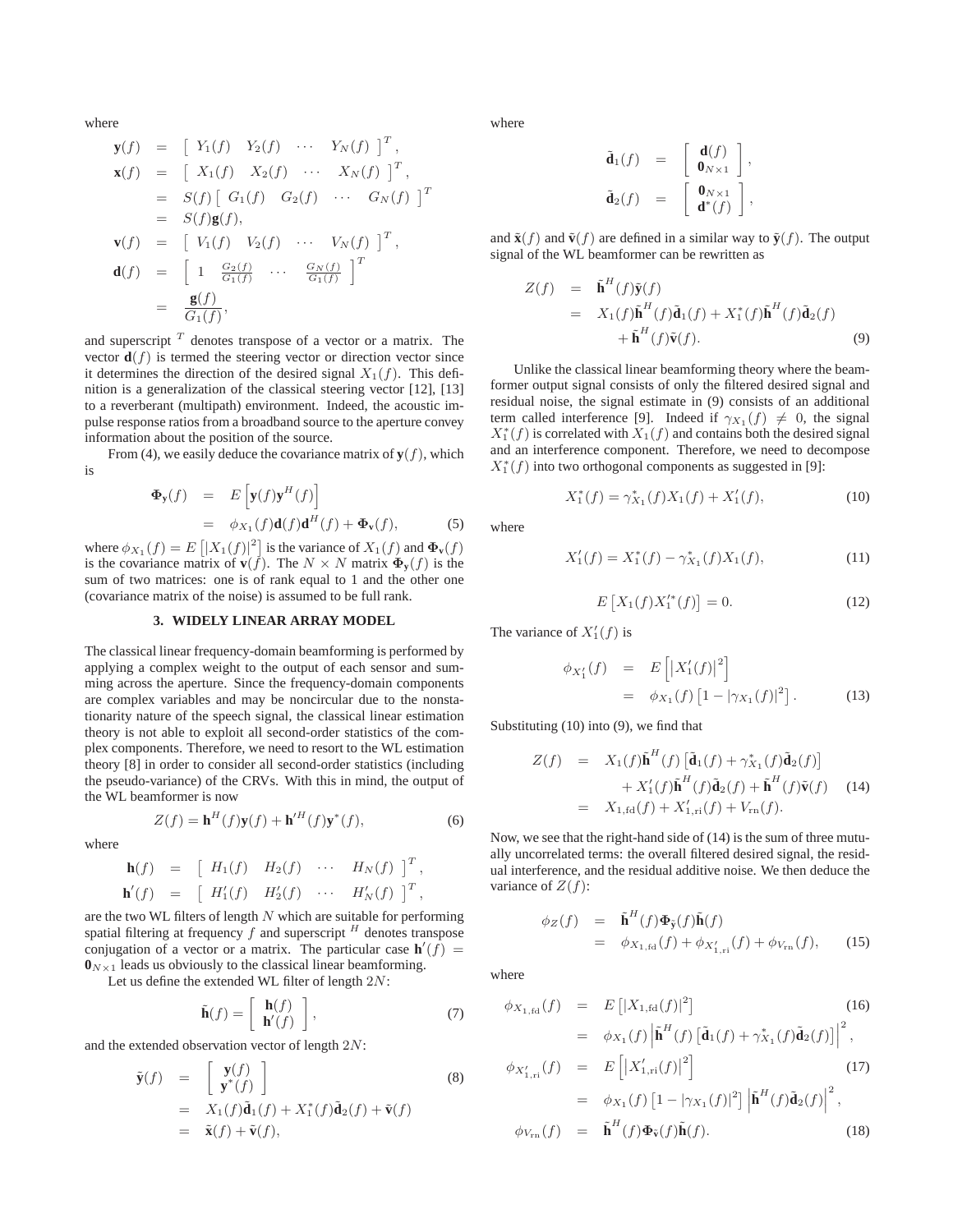It is of interest to develop the covariance matrix of  $\tilde{\mathbf{v}}(f)$ . We have

$$
\Phi_{\tilde{\mathbf{y}}}(f) = E\left[\tilde{\mathbf{y}}(f)\tilde{\mathbf{y}}^H(f)\right]
$$
(19)  
\n
$$
= \phi_{X_1}(f) \left[\tilde{\mathbf{d}}_1(f) + \gamma_{X_1}^*(f)\tilde{\mathbf{d}}_2(f)\right] \times
$$
  
\n
$$
\left[\tilde{\mathbf{d}}_1(f) + \gamma_{X_1}^*(f)\tilde{\mathbf{d}}_2(f)\right]^H +
$$
  
\n
$$
\phi_{X_1}(f) \left[1 - |\gamma_{X_1}(f)|^2\right] \tilde{\mathbf{d}}_2(f) \tilde{\mathbf{d}}_2^H(f) + \Phi_{\tilde{\mathbf{v}}}(f)
$$
  
\n
$$
= \Phi_{\tilde{\mathbf{x}}}(f) + \Phi_{\tilde{\mathbf{v}}}(f)
$$
  
\n
$$
= \left[\begin{array}{cc} \Phi_{\mathbf{y}}(f) & \Psi_{\mathbf{y}}(f) \\ \Psi_{\tilde{\mathbf{y}}}(f) & \Phi_{\tilde{\mathbf{y}}}(f) \end{array}\right],
$$

where

$$
\Psi_{\mathbf{y}}(f) = E\left[\mathbf{y}(f)\mathbf{y}^{T}(f)\right]
$$
  
=  $\psi_{X_{1}}(f)\mathbf{d}(f)\mathbf{d}^{T}(f) + \Psi_{\mathbf{v}}(f)$  (20)

is the pseudo-covariance matrix of  $\mathbf{y}(f)$ ,  $\psi_{X_1}(f) = E\left[X_1^2(f)\right]$  is<br>the pseudo-variance of  $X_1(f)$  and  $\Psi_{-}(f)$  is the pseudo-covariance the pseudo-variance of  $X_1(f)$ , and  $\Psi_\mathbf{v}(f)$  is the pseudo-covariance matrix of  $\mathbf{v}(f)$ .

### **4. PERFORMANCE MEASURES**

In this section, we are going to define some narrowband performance measures useful to study WL beamformers. Since the signal we want to recover is the clean (but convolved) signal received at microphone 1, i.e.,  $x_1(k)$ , microphone 1 is serving as the reference sensor.

We define the narrowband input SNR as

$$
iSNR(f) = \frac{\phi_{X_1}(f)}{\phi_{V_1}(f)},
$$
\n(21)

where  $\phi_{V_1}(f) = E\left[ |V_1(f)|^2 \right]$  is the variance of the additive noise at microphone 1 at microphone 1.

To quantify the level of noise remaining in the output signal of the WL beamformer,  $Z(f)$ , we define the narrowband output SNR as the ratio of the power of the filtered desired signal over the power of the residual interference and noise<sup>2</sup>, i.e.,

$$
\text{oSNR} \left[ \tilde{\mathbf{h}}(f) \right] = \frac{\phi_{X_{1,\text{fd}}}(f)}{\phi_{X'_{1,\text{ri}}}(f) + \phi_{V_{\text{rn}}}(f)}.
$$
 (22)

The role of the WL beamformer is to produce a signal whose SNR is higher than that which was received. To that end, the array gain is defined as the ratio of the output SNR (after beamforming) over the input SNR (at the reference microphone) [14]. This leads to the following definition:

$$
\mathcal{A}\left[\tilde{\mathbf{h}}(f)\right] = \frac{\text{oSNR}\left[\tilde{\mathbf{h}}(f)\right]}{\text{iSNR}(f)}.\tag{23}
$$

The narrowband noise-reduction factor [15], [16] or narrowband noise-rejection factor [17] quantifies the amount of noise being rejected by the beamformer. This quantity is defined as the ratio of the power of the noise at the reference microphone over the power of the interference and noise remaining at the beamformer output, i.e.,

$$
\xi_{\text{nr}}\left[\tilde{\mathbf{h}}(f)\right] = \frac{\phi_{V_1}(f)}{\phi_{X'_{1,\text{ri}}}(f) + \phi_{V_{\text{rn}}}(f)}.\tag{24}
$$

The noise-rejection factor is expected to be lower bounded by 1; otherwise, the beamformer amplifies the noise received at the microphones. The higher the value of the noise-rejection factor, the more the noise is rejected.

In practice, most beamforming algorithms distort the desired signal. In order to quantify the level of this distortion, we define the narrowband desired-signal-reduction factor [1] or narrowband desired-signal-cancellation factor [17] as the ratio of the variance of the desired signal at the reference microphone over the variance of the filtered desired signal at the beamformer output, i.e.,

$$
\xi_{\rm dsc} \left[ \tilde{\mathbf{h}}(f) \right] = \frac{\phi_{X_1}(f)}{\phi_{X_{1, \rm fd}}(f)} \n= \frac{1}{\left| \tilde{\mathbf{h}}^H(f) \left[ \tilde{\mathbf{d}}_1(f) + \gamma_{X_1}^*(f) \tilde{\mathbf{d}}_2(f) \right] \right|^2}.
$$
\n(25)

A key observation is that the design of broadband beamformers that do not cancel the broadband desired signal requires the constraint

$$
\tilde{\mathbf{h}}^{H}(f) \left[ \tilde{\mathbf{d}}_{1}(f) + \gamma_{X_{1}}^{*}(f) \tilde{\mathbf{d}}_{2}(f) \right] = 1, \forall f.
$$
 (26)

Thus, the desired-signal-cancellation factor is equal to 1 if there is no cancellation and expected to be greater than 1 when cancellation happens.

By making the appropriate substitutions, one can derive the following relationship between the array gain, noise-rejection factor, and desired-signal-cancellation factor:

$$
\mathcal{A}\left[\tilde{\mathbf{h}}(f)\right] = \frac{\xi_{\text{nr}}\left[\tilde{\mathbf{h}}(f)\right]}{\xi_{\text{dsc}}\left[\tilde{\mathbf{h}}(f)\right]}.
$$
\n(27)

When no distortion occurs, the array gain coincides with the noisereduction factor.

The narrowband beampattern is a convenient way to represent the response of the beamformer to the signal  $x_1(k)$  as a function of the steering vector  $\mathbf{d}(f)$  (or equivalently, the location of the source), assuming the absence of any noise or interference. Therefore, the narrowband beampattern is

$$
\mathcal{B}\left[\mathbf{d}(f)\right] = \left|\tilde{\mathbf{h}}^{H}(f)\left[\tilde{\mathbf{d}}_{1}(f) + \gamma_{X_{1}}^{*}(f)\tilde{\mathbf{d}}_{2}(f)\right]\right|^{2}.
$$
 (28)

It is interesting to observe how this beampattern depends on the circularity quotient of the desired signal. For a second-order CCRV [i.e.,  $\gamma_{X_1}(f)=0$ ], (28) simplifies to the classical narrowband beampattern:

$$
\mathcal{B}\left[\mathbf{d}(f)\right] = \left|\mathbf{h}^{H}(f)\mathbf{d}(f)\right|^{2}.
$$
 (29)

#### **5. OPTIMAL WIDELY LINEAR MVDR**

The optimal WL MVDR filter is found by minimizing the variance of the output signal of the WL beamformer with the constraint that the desired signal is not distorted [9]. Mathematically this is equivalent to

$$
\min_{\tilde{\mathbf{h}}(f)} \tilde{\mathbf{h}}^H(f) \Phi_{\tilde{\mathbf{y}}}(f) \tilde{\mathbf{h}}(f)
$$
\nsubject to 
$$
\tilde{\mathbf{h}}^H(f) \left[ \tilde{\mathbf{d}}_1(f) + \gamma_{X_1}^*(f) \tilde{\mathbf{d}}_2(f) \right] = 1.
$$
 (30)

We easily deduce the optimal WL MVDR beamformer:

$$
\tilde{\mathbf{h}}_{\text{WL-MVDR}}(f) = \frac{\mathbf{\Phi}_{\tilde{\mathbf{y}}}^{-1}(f) \left[ \tilde{\mathbf{d}}_1(f) + \gamma_{X_1}^*(f) \tilde{\mathbf{d}}_2(f) \right]}{C(f)},\qquad(31)
$$

<sup>&</sup>lt;sup>2</sup>In this paper, we consider the interference as part of the noise in the definitions of the performance measures.